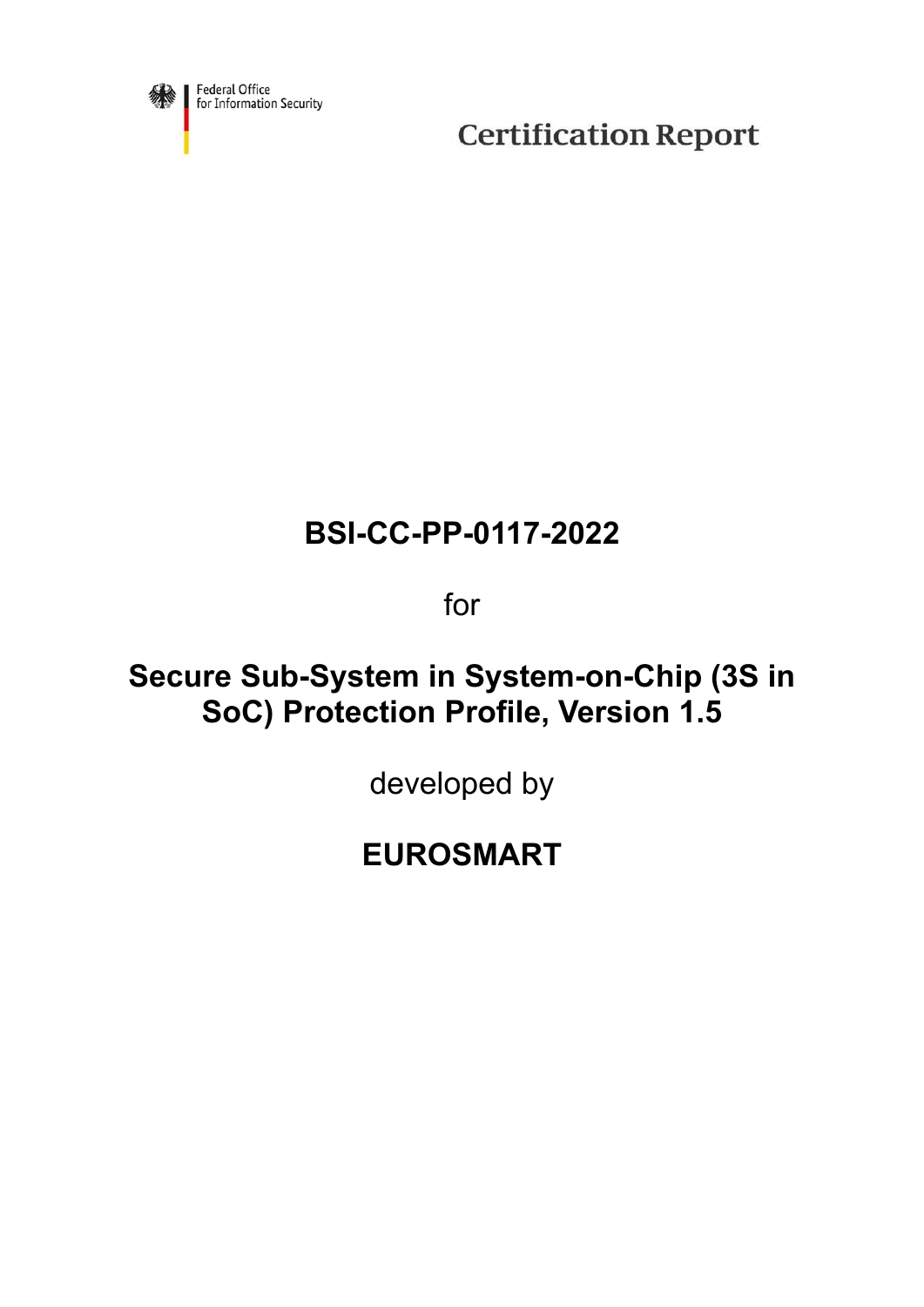Federal Office for Information Security (BSI), Postfach 20 03 63, 53133 Bonn, Germany Phone +49 (0)228 99 9582-0, Fax +49 (0)228 9582-5477, Infoline +49 (0)228 99 9582-111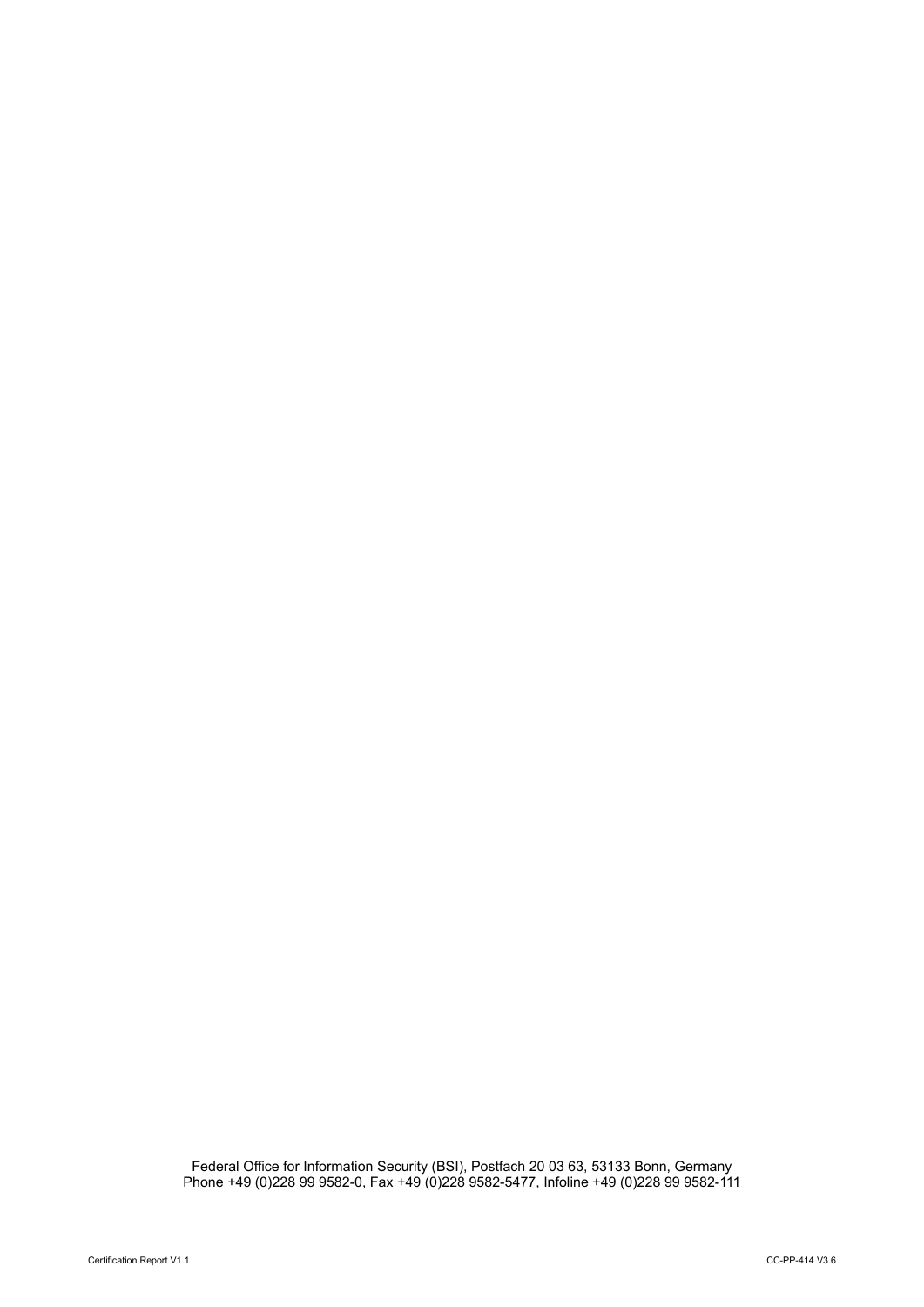

**Deutsches** erteilt vom



## IT-Sicherheitszertifikat

Bundesamt für Sicherheit in der Informationstechnik

#### **BSI-CC-PP-0117-2022**

Common Criteria Protection Profile

#### **Secure Sub-System in System-on-Chip (3S in SoC) Protection Profile, Version 1.5**

developed by EUROSMART

Assurance Package claimed in the Protection Profile: Strict conformant to BSI-CC-PP-0084-2014 Common Criteria Part 3 conformant EAL 4 augmented by ATE\_DPT.2, AVA\_VAN.5, ALC\_DVS.2 and ALC\_FLR.2

valid until 28 February 2032

**Common Criteria** 

SOGIS Recognition Agreement

The Protection Profile identified in this certificate has been evaluated at an approved evaluation facility using the Common Methodology for IT Security Evaluation (CEM), Version 3.1 for conformance to the Common Criteria for IT Security Evaluation (CC), Version 3.1. CC and CEM are also published as ISO/IEC 15408 and ISO/IEC 18045.

This certificate applies only to the specific version and release of the Protection Profile and in conjunction with the complete Certification Report.

The evaluation has been conducted in accordance with the provisions of the certification scheme of the German Federal Office for Information Security (BSI) and the conclusions of the evaluation facility in the evaluation technical report are consistent with the evidence adduced.

This certificate is not an endorsement of the Protection Profile by the Federal Office for Information Security or any other organisation that recognises or gives effect to this certificate, and no warranty of the Protection Profile by the Federal Office for Information Security or any other organisation that recognises or gives effect to this certificate, is either expressed or implied.

Bonn, 1 March 2022 For the Federal Office for Information Security

Matthias Intemann Head of Branch



Common Criteria **Recognition** Arrangement

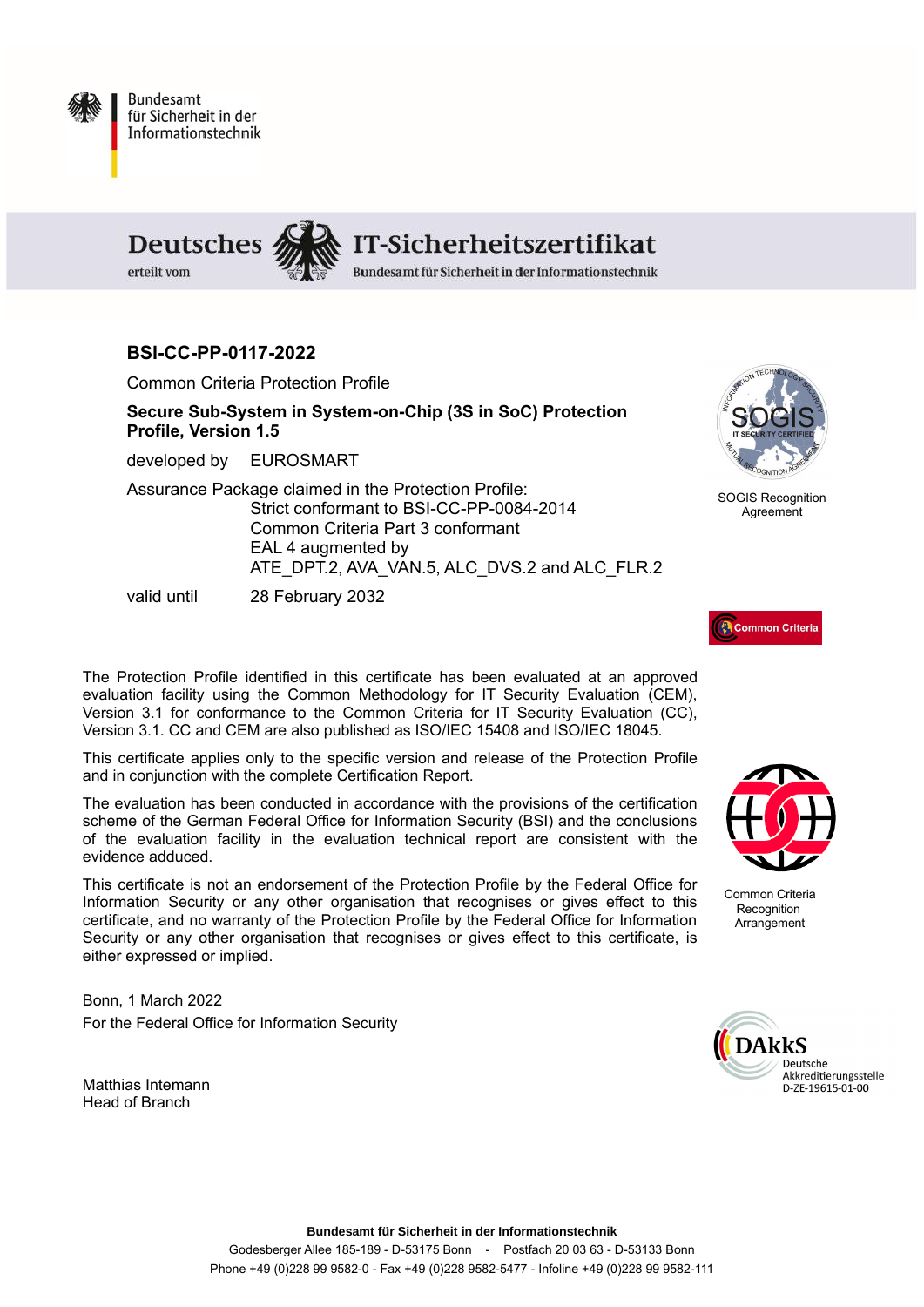This page is intentionally left blank.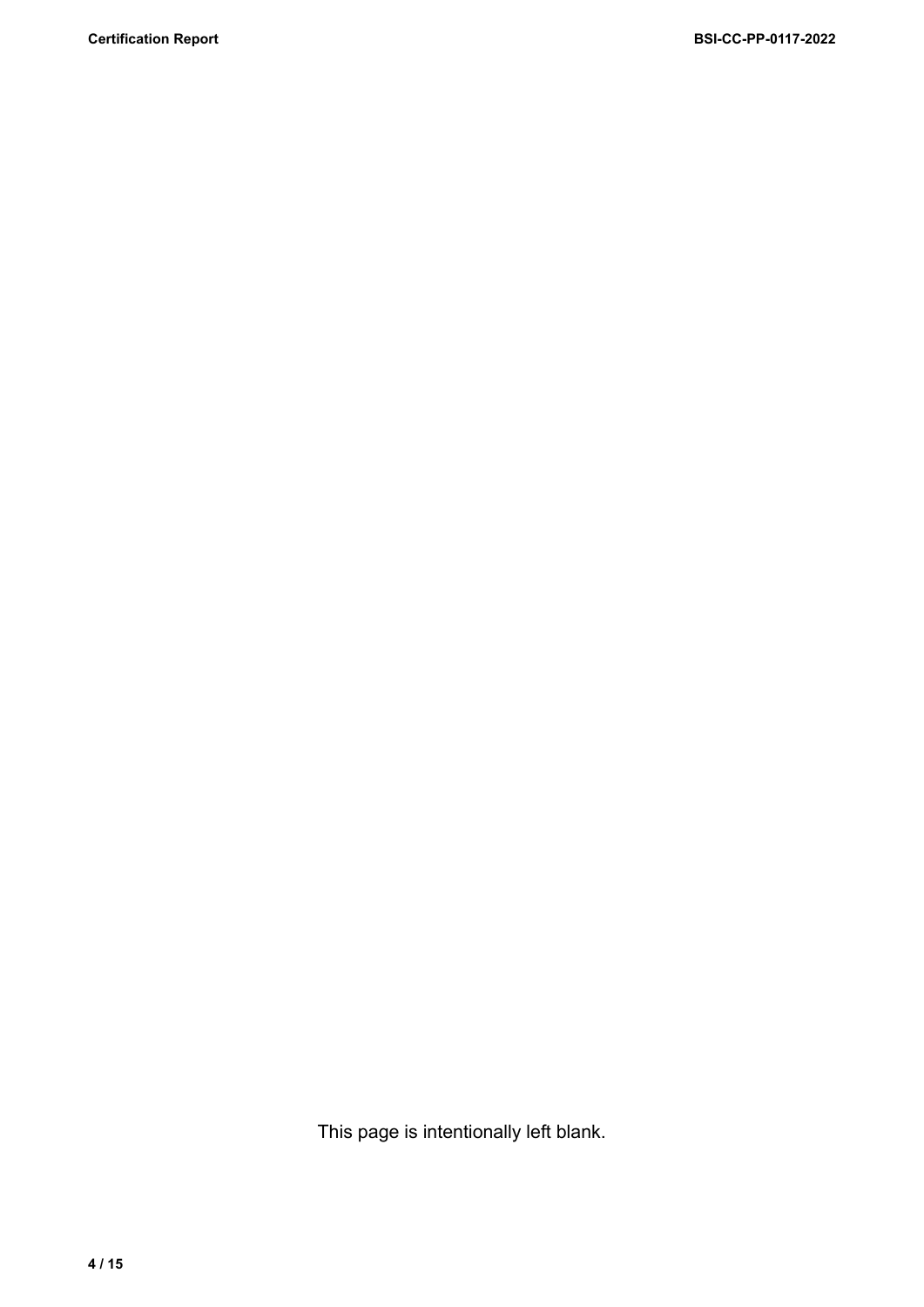## **Contents**

| <b>Preliminary Remarks.</b><br>1<br>$\overline{2}$<br>3<br><b>Recognition Agreements.</b> |  |
|-------------------------------------------------------------------------------------------|--|
| 4<br>5<br>6                                                                               |  |
| B                                                                                         |  |
| 1<br>$\overline{2}$<br>3<br>4                                                             |  |
| 5<br>6<br>8                                                                               |  |
|                                                                                           |  |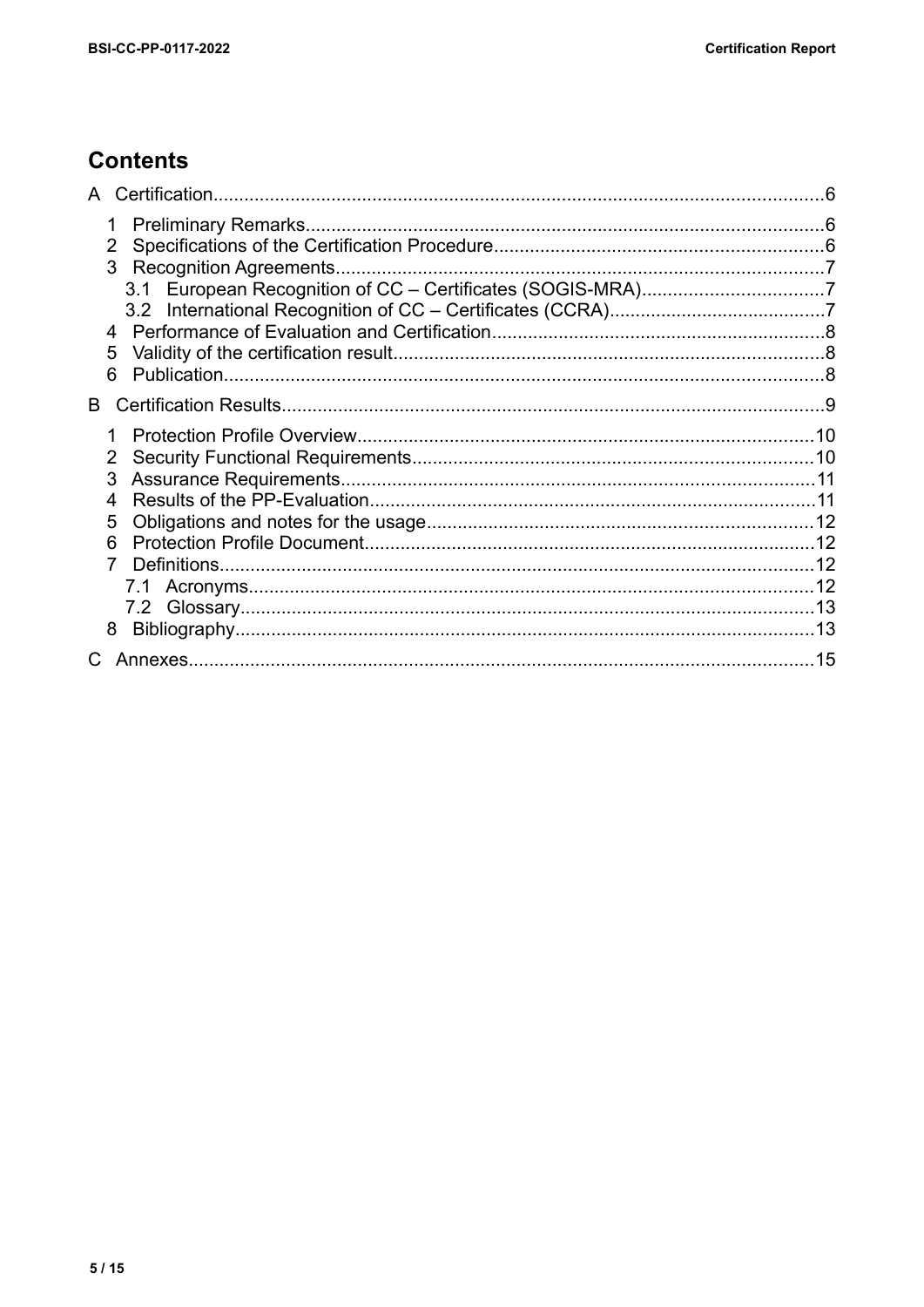## <span id="page-5-2"></span>**A Certification**

### <span id="page-5-1"></span>**1 Preliminary Remarks**

Under the Act on the Federal Office for Information Security (BSIG), the Federal Office for Information Security (BSI) has the task of issuing certificates for information technology products as well as for Protection Profiles (PP).

A PP defines an implementation-independent set of IT security requirements for a category of products which are intended to meet common consumer needs for IT security. A PP claimed by a user, consumer or stakeholder for IT gives them the possibility to express their IT security needs without referring to a specific product. Product certifications can be based on Protection Profiles. For products which have been certified based on a Protection Profile an individual certificate will be issued but the results from a PP certification can be re-used for the Security Target evaluation within a product evaluation when conformance to the PP has been claimed.

Certification of the Protection Profile is carried out on the instigation of the BSI or a sponsor. A part of the procedure is the technical examination (evaluation) of the Protection Profile according to Common Criteria [1]. The evaluation is usually carried out by an evaluation facility recognised by the BSI or by BSI itself. The result of the certification procedure is the present Certification Report. This report contains among others the certificate (summarised assessment) and the detailed Certification Results.

## <span id="page-5-0"></span>**2 Specifications of the Certification Procedure**

The certification body conducts the procedure according to the criteria laid down in the following:

- $\bullet$  Act on the Federal Office for Information Security (BSIG)<sup>[1](#page-5-3)</sup>
- $\bullet$  BSI Certification and Approval Ordinance<sup>[2](#page-5-4)</sup>
- $\bullet$  BMI Regulations on Ex-parte Costs  $3$
- Special decrees issued by the Bundesministerium des Innern (Federal Ministry of the Interior)
- DIN EN ISO/IEC 17065 standard
- BSI certification: Scheme documentation describing the certification process (CC-Produkte) [3], including PP Certification
- BSI certification: Scheme documentation on requirements for the Evaluation Facility, its approval and licencing process (CC-Stellen) [3]
- <span id="page-5-3"></span><sup>1</sup> Act on the Federal Office for Information Security (BSI-Gesetz - BSIG) of 14 August 2009, Bundesgesetzblatt I p. 2821
- <span id="page-5-4"></span><sup>2</sup> Ordinance on the Procedure for Issuance of Security Certificates and approval by the Federal Office for Information Security (BSI-Zertifizierungs- und -Anerkennungsverordnung - BSIZertV) of 17 December 2014, Bundesgesetzblatt 2014, part I, no. 61, p. 2231
- <span id="page-5-5"></span><sup>3</sup> BMI Regulations on Ex-parte Costs - Besondere Gebührenverordnung des BMI für individuell zurechenbare öffentliche Leistungen in dessen Zuständigkeitsbereich (BMIBGebV), Abschnitt 7 (BSI-Gesetz) - dated 2 September 2019, Bundesgesetzblatt I p. 1365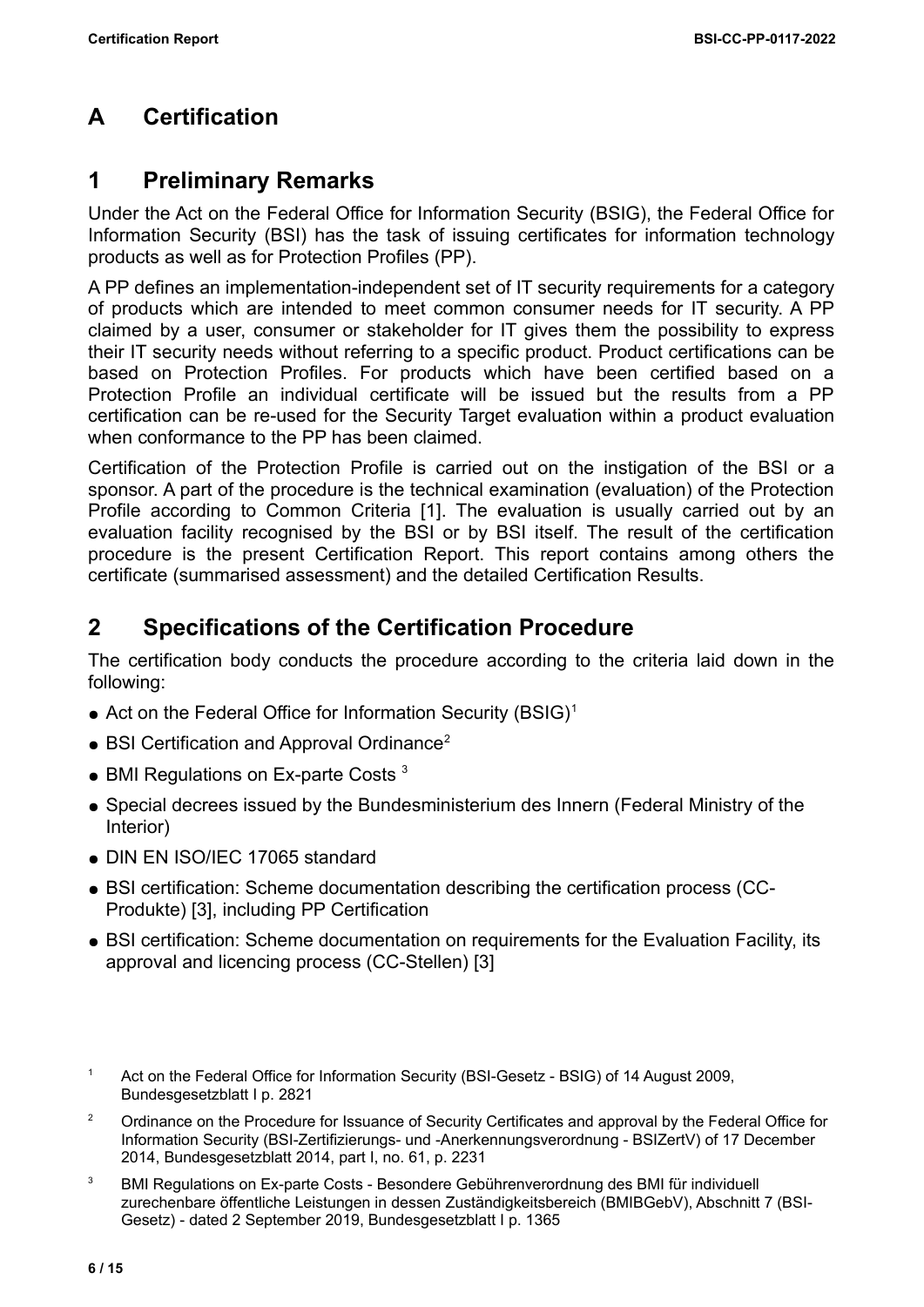- Common Criteria for IT Security Evaluation (CC), Version 3.1<sup>[4](#page-6-3)</sup> [1] also published as ISO/ IEC 15408
- Common Methodology for IT Security Evaluation, Version 3.1 [2] also published as ISO/IEC 18045
- BSI certification: Application Notes and Interpretation of the Scheme (AIS) [4]
- Internal procedure for the issuance of a PP certificate

#### <span id="page-6-2"></span>**3 Recognition Agreements**

In order to avoid multiple certification of the same Protection Profile in different countries a mutual recognition of IT security certificates - as far as such certificates are based on CC under certain conditions was agreed. Therefore, the results of this evaluation and certification procedure can be re-used by the product certificate issuing scheme in the evaluation of a Security Target within a subsequent product evaluation and certification procedure.

#### <span id="page-6-1"></span>**3.1 European Recognition of CC – Certificates (SOGIS-MRA)**

The SOGIS-Mutual Recognition Agreement (SOGIS-MRA) Version 3 became effective in April 2010. It defines the recognition of certificates for IT-Products at a basic recognition level up to and including Common Criteria (CC) Evaluation Assurance Levels EAL 4, and in addition at higher recognition levels for IT-Products related to certain technical domains only. In addition, certificates issued for Protection Profiles based on Common Criteria are part of the recognition agreement.

The SOGIS-MRA logo printed on the certificate indicates that it is recognised under the terms of this agreement by the related bodies of the signatory nations. A disclaimer beneath the logo indicates the specific scope of recognition.

Details on recognition, the signatory nations, technical domains and the agreement itself can be found at https://www.sogis.eu.

#### <span id="page-6-0"></span>**3.2 International Recognition of CC – Certificates (CCRA)**

The international Common Criteria Recognition Arrangement (CCRA) became effictive in September 2014 in its current version. It defines the recognition of certificates for ITproducts based on collaborative Protection Profiles (cPP) (exact use), CC certificates based on assurance components up to and including EAL 2 or the assurance family Flaw Remediation (ALC\_FLR) and CC certificates for Protection Profiles and for collaborative Protection Profiles (cPP).

The Common Criteria Recognition Arrangement logo printed on the certificate indicates that this certification is recognised under the terms of this agreement by the related bodies of the signatory nations. A disclaimer beneath the logo indicates the specific scope of recognition.

Details on recognition, the signatory nations and the agreement itself can be found at [https://www.commoncriteriaportal.org](https://www.commoncriteriaportal.org/).

<span id="page-6-3"></span><sup>&</sup>lt;sup>4</sup> Proclamation of the Bundesministerium des Innern of 12 February 2007 in the Bundesanzeiger dated 23 February 2007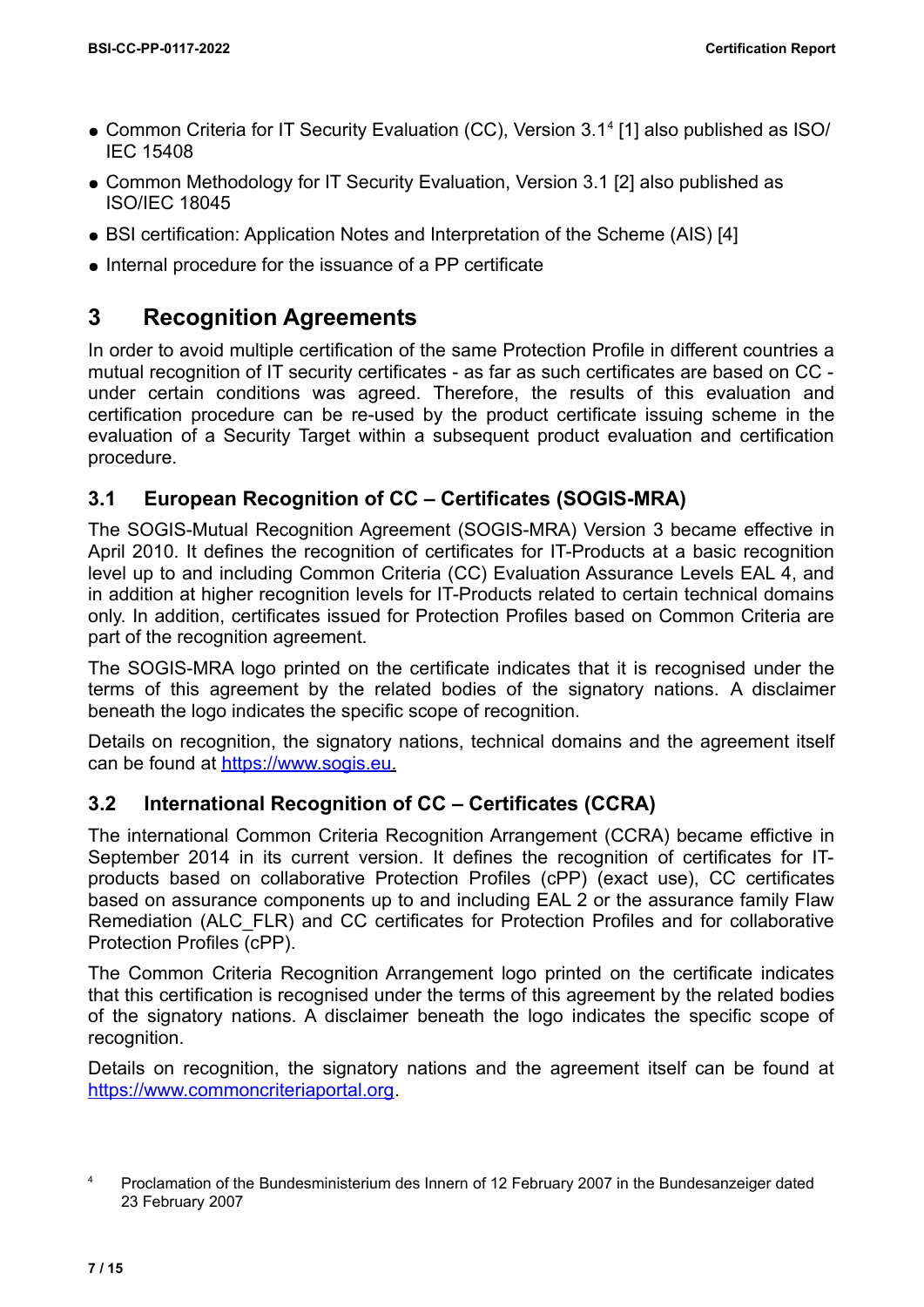## <span id="page-7-2"></span>**4 Performance of Evaluation and Certification**

The certification body monitors each individual evaluation to ensure a uniform procedure, a uniform interpretation of the criteria and uniform ratings.

The PP Secure Sub-System in System-on-Chip (3S in SoC) Protection Profile, Version 1.5 has undergone the certification procedure at BSI.

The evaluation of the PP Secure Sub-System in System-on-Chip (3S in SoC) Protection Profile, Version 1.5 was conducted by the ITSEF SGS Digital Trust Services GmbH. The evaluation was completed on 14 February 2022. The ITSEF SGS Digital Trust Services GmbH is an evaluation facility (ITSEF) $<sup>5</sup>$  $<sup>5</sup>$  $<sup>5</sup>$  recognised by the certification body of BSI.</sup>

For this certification procedure the applicant is: EUROSMART.

The certification is concluded with the comparability check and the production of this Certification Report. This work was completed by the BSI.

### <span id="page-7-1"></span>**5 Validity of the certification result**

This Certification Report only applies to the version of the Protection Profile as indicated.

In case of changes to the certified version of the Protection Profile, the validity can be extended to new versions and releases, provided the sponsor applies for assurance continuity (i.e. re-certification or maintenance) of the modified Protection Profile, in accordance with the procedural requirements, and the evaluation does not reveal any security deficiencies.

For the meaning of the CC concepts and terms please refer to CC [1] Part 1 for the concept of PPs, to CC [1] Part 2 for the definition of Security Functional Requirements components (SFR) and to CC [1] Part 3 for the definition of the Security Assurance Components, for the class AVA Vulnerability assessment and for the cross reference of Evaluation Assurance Levels (EALs) and assurance components.

The validity of this certificate ends as outlined on the certificate. The applicant and the sponsor of this certificate are recommended to review the technical content of the Protection Profile certified according to the evolvement of the technology and of the intended operational environment of the type of product concerned as well as according to the evolvement of the evaluation criteria. Such review should result in an update and a recertification of the Protection Profile accordingly. Typically, technical standards are reviewed on a five years basis.

The limitation of validity of this PP certificate does not necessarily impact the validity period of a product certificate referring to this Protection Profile, but the certification body issuing a product certificate based on this Protection Profile should take it into its consideration on validity.

## <span id="page-7-0"></span>**6 Publication**

The PP Secure Sub-System in System-on-Chip (3S in SoC) Protection Profile, Version 1.5 has been included in the BSI list of the certified Protection Profiles, which is published regularly (see also Internet: https://www.bsi.bund.de). Further information can be obtained from BSI-Infoline +49 228 9582-111. The Certification Report may be obtained in electronic form at the internet address stated above.

<span id="page-7-3"></span><sup>5</sup> Information Technology Security Evaluation Facility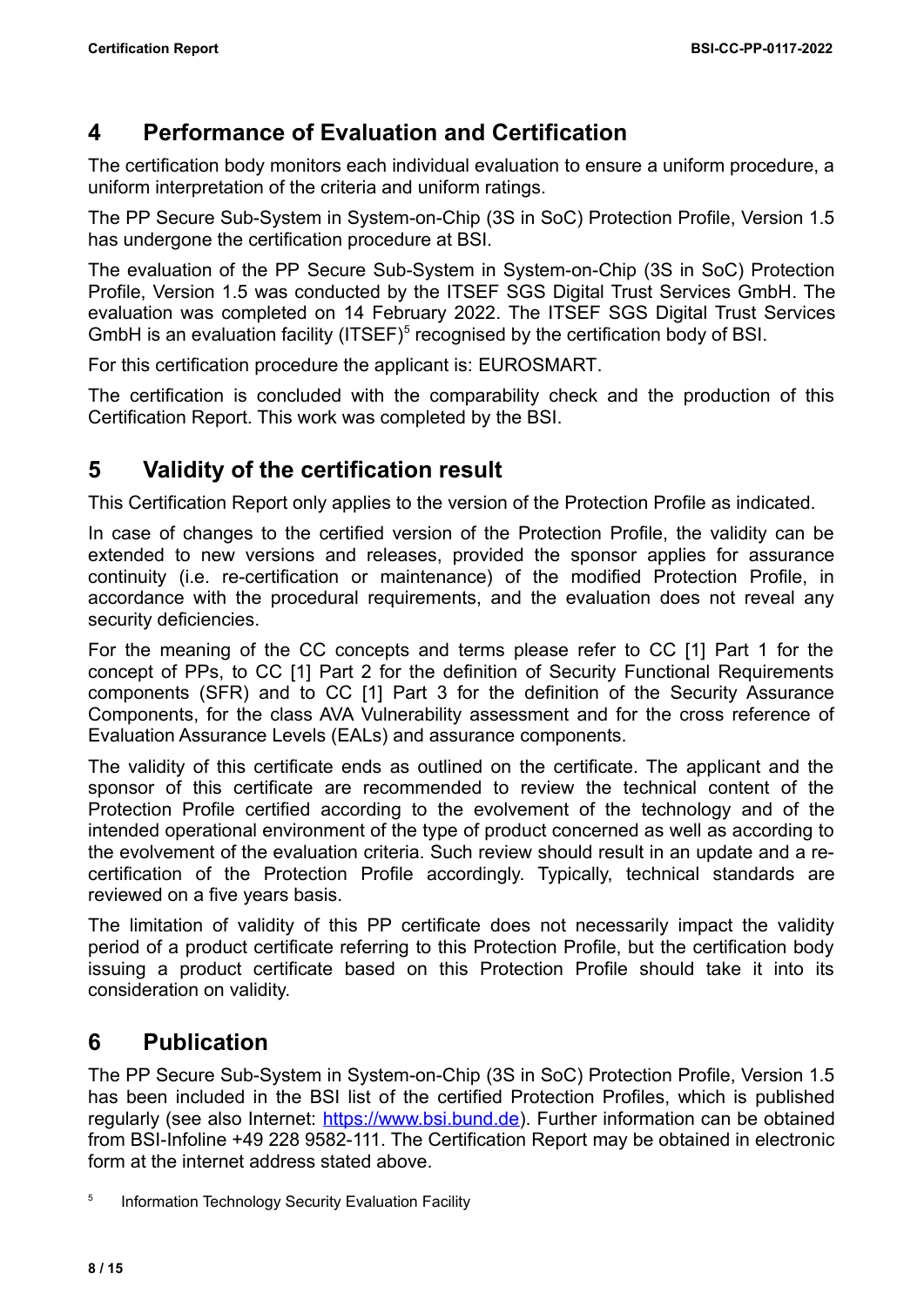## <span id="page-8-0"></span>**B Certification Results**

The following results represent a summary of

- the certified Protection Profile,
- the relevant evaluation results from the evaluation facility, and
- complementary notes and stipulations of the certification body.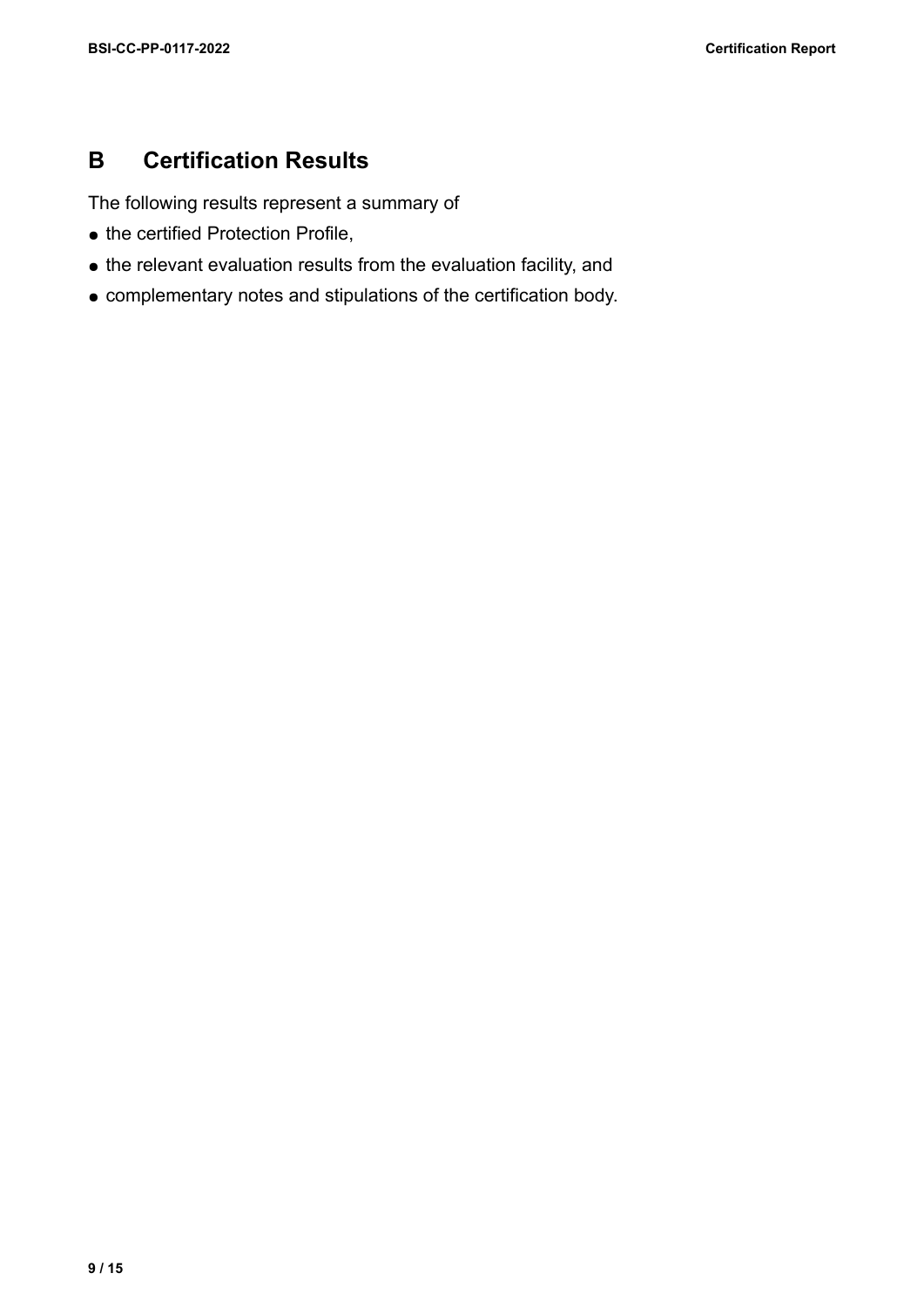#### <span id="page-9-1"></span>**1 Protection Profile Overview**

The Protection Profile Secure Sub-System in System-on-Chip (3S in SoC) Protection Profile, Version 1.5 [5] is established by the EUROSMART as a basis for the development of Security Targets in order to perform a certification of an IT-product (3S in SoC).

The TOE is a Protection Profile of Eurosmart. The TOE is strict conformant to [7].

The TOE type addressed by the PP is a "Secure Sub-System in System-on-Chip (3S in SoC)" implemented as a functional block of a System on Chip (SoC). The IT-product provides its security features and security services isolated from the remaining SoC components (logical and physical isolation).

The 3S in SoC comprises hardware (HW), firmware (FW), and software (SW); and the aim is to provide functionalities such as root of trust (RoT), including the unique identification of each instance and the generation of random numbers, as well as optional security services such as cryptographic functions. The data stored and processed inside the 3S is protected by means of security features. The 3S on SoC may have dedicated interfaces that interact with other components of the SoC or with the external world.

The application areas the PP might be used for may include:

- User authentication and password storage
- Content protection
- Payment
- Subscriber identity module (SIM)
- Secure storage and management of digital identities
- Secure key storage
- Root of trust
- Storage of sensitive user data (e.g. healthcare records)

The assets to be protected by an IT-product claiming conformance to this PP are defined in the Protection Profile [5], chapter 3.1. Based on these assets, the security problem definition is defined in terms of assumptions, threats and organisational security policies. This is outlined in the Protection Profile [5], chapter 3. These assumptions, threats and organisational security policies are split into security objectives to be fulfilled by a TOE claiming conformance to this PP and security objectives to be fulfilled by the operational environment of a TOE claiming conformance to this PP. These objectives are outlined in the PP [5], chapter 4.

The Protection Profile [5] requires a Security Target based on this PP or another PP claiming this PP to fulfil the CC requirements for strict conformance.

## <span id="page-9-0"></span>**2 Security Functional Requirements**

Based on the security objectives to be fulfilled by a TOE claiming conformance to this PP the security policy is expressed by the set of security functional requirements (SFR) to be implemented by a TOE. It covers the following issues:

- Protection against malfunction
- Protection against abuse of functionality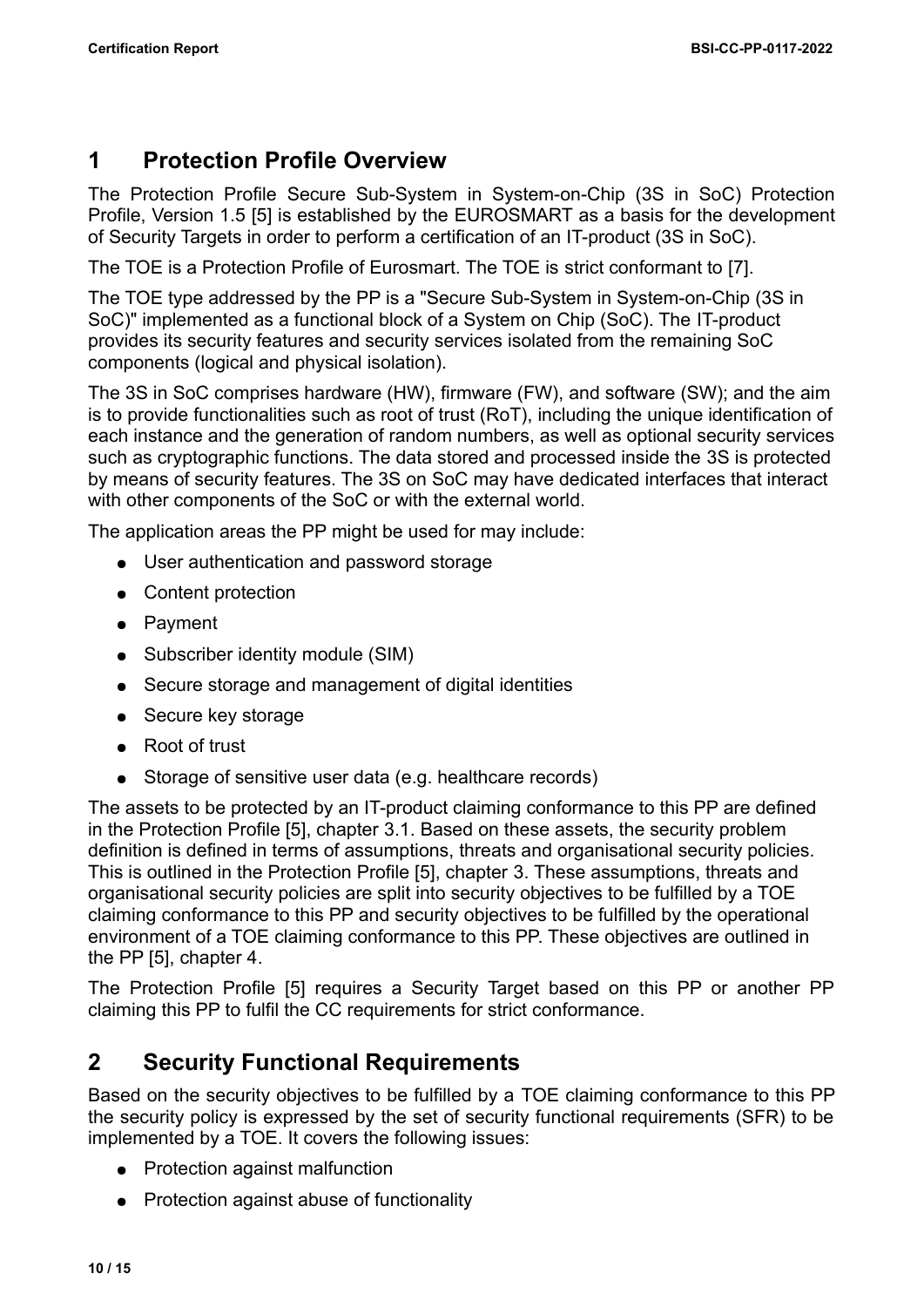- Protection against physical manipulation and probing
- Protection against leakage
- TOE identificaton and root of trust
- Generation of random numers

and the following optional functional packages:

- Passive External Memory Package
- Secure External Memory Package
- Loader Package
- Crypto Package
- Composite Software Isolation Package

These TOE security functional requirements are outlined in the PP [5], chapter 6 and 7 (optional packages). They are selected from Common Criteria Part 2 and some of them are newly defined. Thus the SFR claim is called:

Common Criteria Part 2 Extended

#### <span id="page-10-1"></span>**3 Assurance Requirements**

The TOE security assurance package claimed in the Protection Profile is based entirely on the assurance components defined in part 3 of the Common Criteria. Thus, this assurance package is called:

> Common Criteria Part 3 conformant EAL 4 augmented by ATE\_DPT.2, AVA\_VAN.5, ALC\_DVS.2 and ALC\_FLR.2

(for the definition and scope of assurance packages according to CC see [1], part 3 for details).

#### <span id="page-10-0"></span>**4 Results of the PP-Evaluation**

The Evaluation Technical Report (ETR) [6] was provided by the ITSEF according to the Common Criteria [1], the Methodology [2], the requirements of the Scheme [3] and all Application Notes and Interpretations of the Scheme (AIS) [4] as relevant for the TOE.

As a result of the evaluation the verdict PASS is confirmed for the assurance components of the class APE (Protection Profile evaluation).

The following assurance components were used:

- APE\_INT.1 PP introduction
- APE\_CCL.1 Conformance claims
- APE\_SPD.1 Security problem definition
- APE\_OBJ.2 Security objectives
- APE\_ECD.1 Extended components definition
- APE\_REQ.2 Derived security requirements

The results of the evaluation are only applicable to the Protection Profile as defined in chapter 1.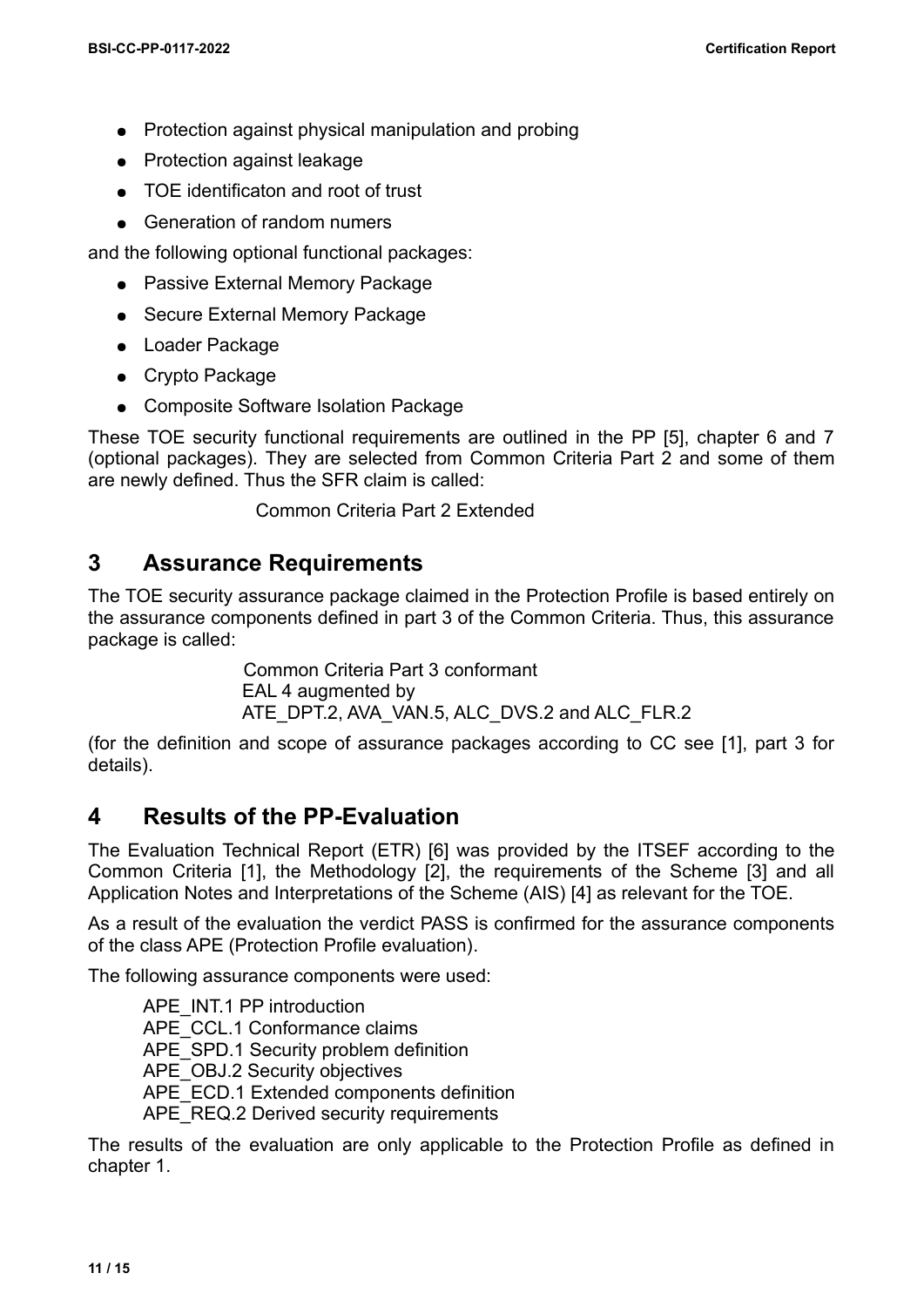### <span id="page-11-3"></span>**5 Obligations and notes for the usage**

The following aspects need to be fulfilled when using the Protection Profile:

In case this PP is used to certify a product TOE based on programmable logic (PL) (e.g. for a Field Programmable Gate Array (FPGA)), additional SFRs and specific assurance activities related to the technology and life cycle aspects of FPGA might have to be specified in the Security Target.

The PP outlines several formal Application Notes and requirements/guidance specifying items to be addressed when compiling a Security Target. The ST author shall consider these Application notes and requirements/guidance if applicable to the product TOE to be evaluated.

PP Application Note 68 refers to the SOG-IS Crypto Evaluation Scheme Agreed Cryptographic Mechanisms V1.2. (see [https://www.sogis.eu](https://www.sogis.eu/)). A product evaluation shall consider the latest version of this catalogue.

SOG-IS JIWG Supporting Documents are available supporting a harmonised evaluation approach (see [https://www.sogis.eu](https://www.sogis.eu/)).

### <span id="page-11-2"></span>**6 Protection Profile Document**

The Protection Profile Secure Sub-System in System-on-Chip (3S in SoC) Protection Profile, Version 1.5 [5] is being provided within a separate document as Annex A of this report.

#### <span id="page-11-1"></span>**7 Definitions**

#### <span id="page-11-0"></span>**7.1 Acronyms**

- **3S** Secure Sub-System
- **AIS** Application Notes and Interpretations of the Scheme
- **BSI** Bundesamt für Sicherheit in der Informationstechnik / Federal Office for Information Security, Bonn, Germany
- **BSIG** BSI-Gesetz / Act on the Federal Office for Information Security
- **CCRA** Common Criteria Recognition Arrangement
- **CC** Common Criteria for IT Security Evaluation
- **CEM** Common Methodology for Information Technology Security Evaluation
- **EAI** Evaluation Assurance Level
- **ETR** Evaluation Technical Report
- **FPGA** Field Programmable Gate Array
- **FW** Firmware
- **HW** Hardware
- **IT** Information Technology
- **ITSEF** Information Technology Security Evaluation Facility
- **PL** Programmable Logic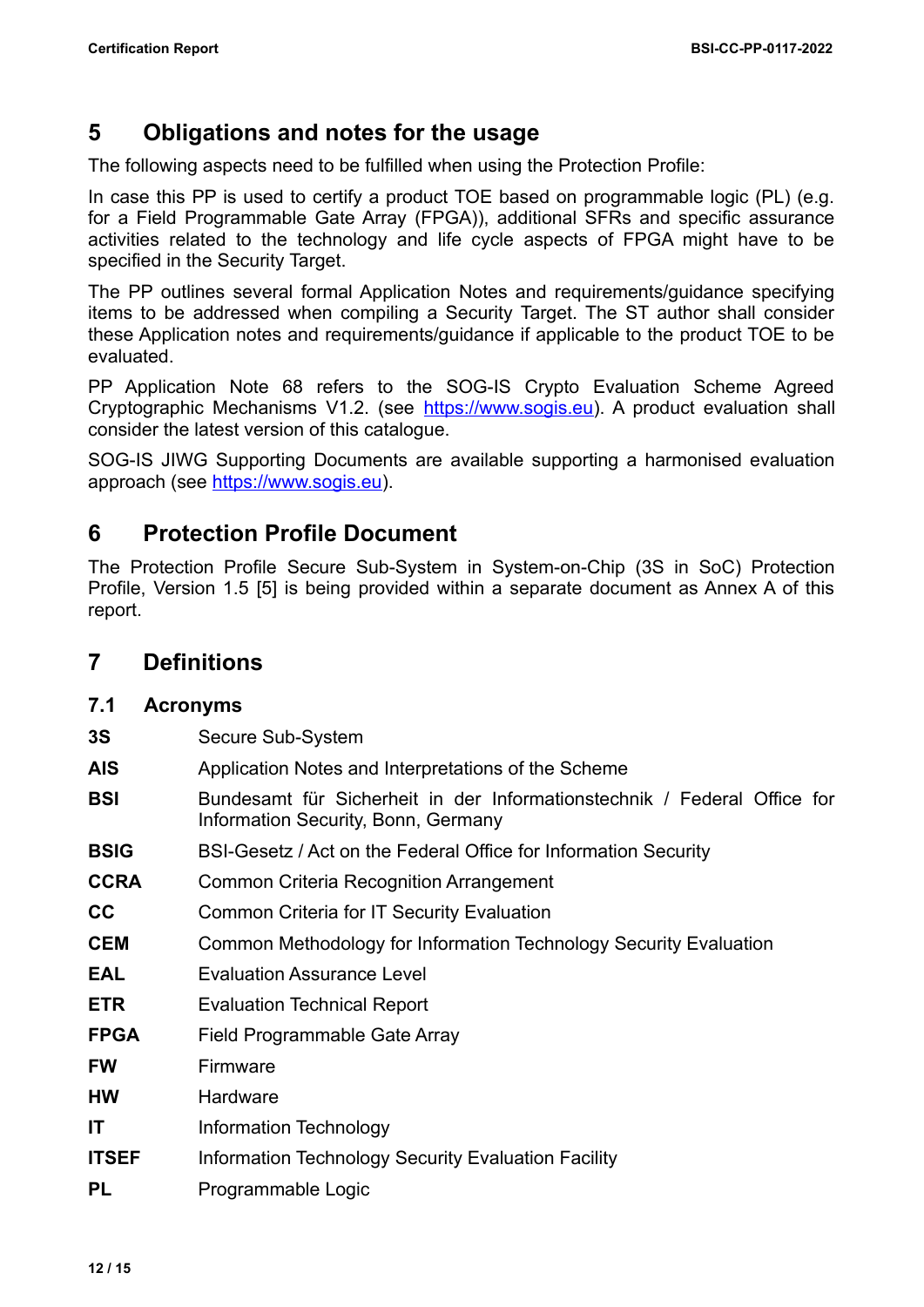| РP         | <b>Protection Profile</b>              |
|------------|----------------------------------------|
| <b>RoT</b> | Root of Trust                          |
| <b>SAR</b> | <b>Security Assurance Requirement</b>  |
| SF         | <b>Security Function</b>               |
| <b>SFP</b> | <b>Security Function Policy</b>        |
| <b>SFR</b> | <b>Security Functional Requirement</b> |
| <b>SoC</b> | System-on-Chip                         |
| <b>ST</b>  | <b>Security Target</b>                 |
| <b>SW</b>  | Software                               |
| <b>TOE</b> | <b>Target of Evaluation</b>            |
| <b>TSF</b> | <b>TOE Security Functionality</b>      |
|            |                                        |

#### <span id="page-12-1"></span>**7.2 Glossary**

**Augmentation** - The addition of one or more requirement(s) to a package.

**Extension** - The addition to an ST or PP of functional requirements not contained in part 2 and/or assurance requirements not contained in part 3 of the CC.

**Formal** - Expressed in a restricted syntax language with defined semantics based on wellestablished mathematical concepts.

**Informal** - Expressed in natural language.

**Object** - A passive entity in the TOE, that contains or receives information, and upon which subjects perform operations.

**Protection Profile - An implementation-independent statement of security needs for a** TOE type.

**Security Target** - An implementation-dependent statement of security needs for a specific identified TOE.

**Semiformal** - Expressed in a restricted syntax language with defined semantics.

**Subject** - An active entity in the TOE that performs operations on objects.

**Target of Evaluation** - A set of software, firmware and/or hardware possibly accompanied by guidance.

**TOE Security Functionality** - Combined functionality of all hardware, software, and firmware of a TOE that must be relied upon for the correct enforcement of the SFRs.

#### <span id="page-12-0"></span>**8 Bibliography**

[1] Common Criteria for Information Technology Security Evaluation, Version 3.1, Part 1: Introduction and general model, Revision 5, April 2017 Part 2: Security functional components, Revision 5, April 2017 Part 3: Security assurance components, Revision 5, April 2017 https://www.commoncriteriaportal.org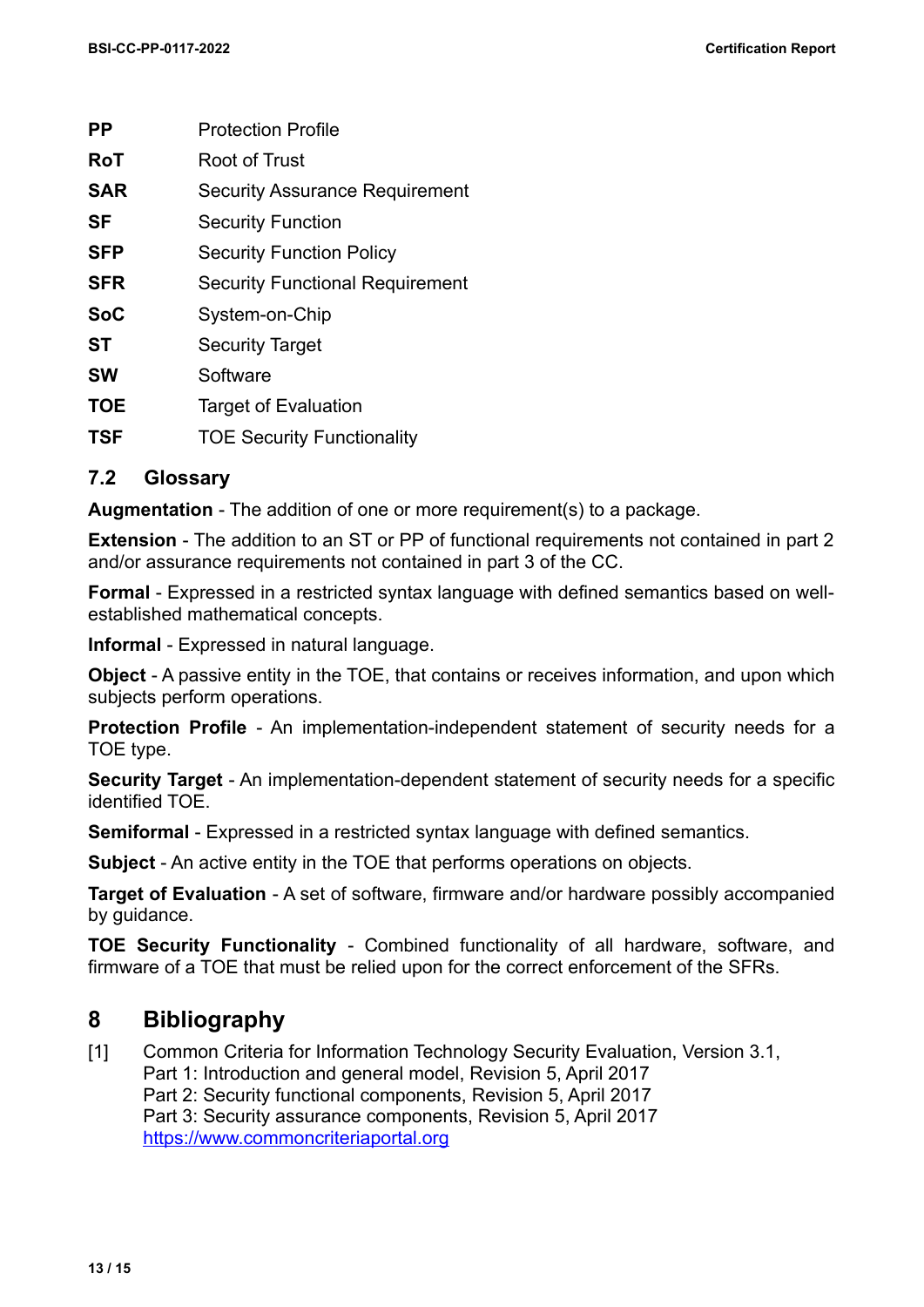- [2] Common Methodology for Information Technology Security Evaluation (CEM), Evaluation Methodology, Version 3.1, Revision 5, April 2017 https://www.commoncriteriaportal.org
- [3] BSI certification: Scheme documentation describing the certification process (CC-Produkte) and Scheme documentation on requirements for the Evaluation Facility, approval and licencing (CC-Stellen), <https://www.bsi.bund.de/zertifizierung>
- [4] Application Notes and Interpretations of the Scheme (AIS) as relevant for the TOE $6$ .
- [5] Secure Sub-System in System-on-Chip (3S in SoC) Protection Profile, BSI-CC-PP-0117-2022, Version 1.5, Datum 2022-02-28, Eurosmart
- [6] Evaluation Technical Report Summary, Version 1.0, 2022-01-18, SGS Digital Trust Services GmbH (confidential document)
- [7] Security IC Platform Protection Profile with Augmentation Packages Version 1.0, 13 January 2014, BSI-CC-PP-0084-2014

<span id="page-13-0"></span>6 specially

- AIS 32, Version 7, CC-Interpretationen im deutschen Zertifizierungsschema
- AIS 38, Version 2.0, Reuse of evaluation results